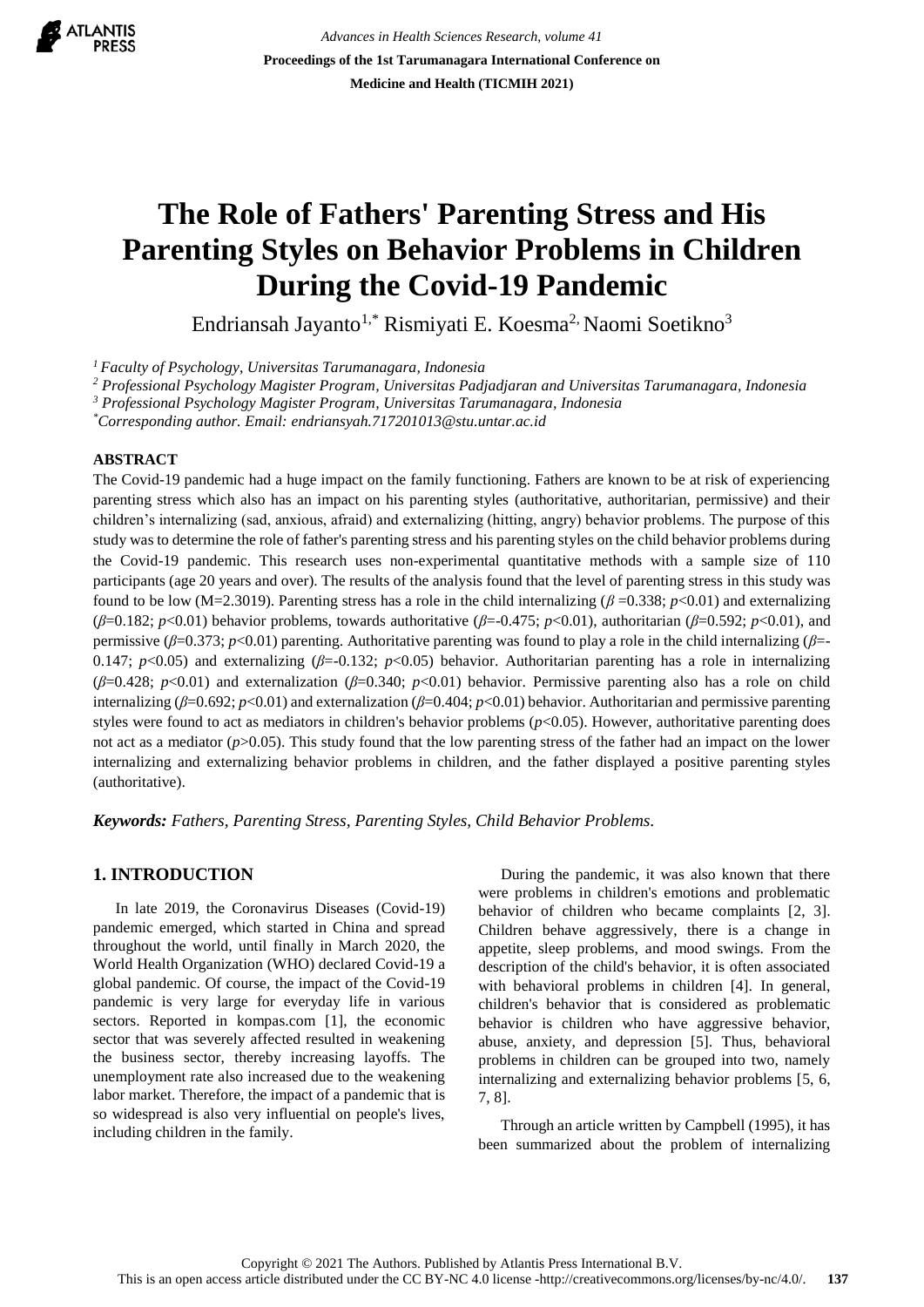behavior as an anxiety, sadness, and fear, while the problem of externalizing behavior involves physical activity such as aggression and tantrums [9]. Thus, the American Psychological Association (APA) (2013) [10] in the DSM-V uses the terms internalization and externalization as a grouping of disorder. So, internalizing behavior is closely related to anxiety and mood, as well as externalization is closely related to problems that appear in the form of behavior such as aggression [10]. According to Rescorla et al. (2012) [11], the problem of internalizing and externalizing behavior can already be seen in children at the age of three.

Factors that influence the emergence of internalizing and externalizing behavior problems in children, one of which is parenting stress [12]. According to Mak et al. (2020) [4] Parenting stress may be related to behavioral problems in children in the context of family relationships. Moreover, pandemic situations can significantly increase stress and negative emotions in older people [13]. Increased parenting stress in parents as a psychological as well as physiological reaction in an effort to adjust or adapt to the demands that exist as parents [14]. Therefore, parenting stress and child behavior problems need to be investigated further [4], especially during this Covid-19 pandemic.

In addition to parenting stress due to the Covid-19 pandemic, which is feared to be related to children's behavior problems, there is another important factor to discuss, namely the father's parenting styles. In the interaction between fathers and their child during a pandemic, fathers face situations of being involved in parenting and being responsible for meeting their children's physical and psychological needs, such as eating and feeling safe [4]. The behaviors that appear in children are also thought to be due to their father's upbringing [15, 16]. This father's parenting pattern is closely related to children, so it can affect social skills and children's behavior [15]. Fathers also need to understand their role in shaping the behavior of their children [4]. From the explanation above, the role of fathers in parenting can affect children's behavior problems.

Recent research has revealed that parenting stress caused by the pandemic is associated with the emergence of authoritarian parenting styles that have a negative impact on children [17]. This is because parenting stress has increased family violence, including authoritarian parenting and parental consent to children [17, 4, 18]. The negative impact of the emergence of authoritarian parenting and permission are the two parenting patterns that are known to arise when parenting stress arises [19, 4]. Unfortunately, there is no scientific article that specifically discusses parenting stress and parenting patterns during the Covid-19 pandemic.

The most significant cause of stress for parents today is the impact of the COVID-19 pandemic [20]. Fathers

experience job ambiguity, the demands of life and increased family demands, including the demands of raising children are in it. Fathers have the responsibility to provide for their families, give attention and time to meet the needs of their children [21]. Therefore, parenting stress can be defined as "an unpleasant psychological reaction to the demands of parenthood" [4].

Parenting style is a term that is familiar in psychology circles. Baumrind in 1967 in Delvecchio et al. (2020) [22] defines parenting as the efforts of parents in educating their children and so they can socialize in their environment. Parenting styles were initially conceptualized as three dimensions, namely authoritative, authoritarian, and permissive [23]. However, Baumrind (1996) [24] re-conceptualizes parenting, so that it becomes two orthogonal dimensions, namely responsiveness and demand. Furthermore, responsiveness refers to parents who support and understand the needs of children in which there is love, reciprocity, and communication. Then, demands refer to parental education to children such as monitoring what children are doing, disciplining, and scolding.

Of the two dimensions of parenting described by Baumrind (1996), Rinaldi and Howe (2012) [24, 15] write that there are four types of parenting that emerge. The first parenting style, which is authoritative, is characterized by responsiveness and demands. Authoritarian parenting is characterized by demands but no responsiveness. Permissive parenting is characterized by responsiveness but no demands, while negligent parenting is characterized by neither responsiveness nor demands.

From the four existing parenting styles, Grolnick (2003) [25] concluded that authoritative parenting is a parenting pattern that has a good impact, while neglect parenting is a parenting pattern that has a bad impact. However, according to Rinaldi and Howe (2012) [15], neglect parenting rarely occurs in parents who have young children. Thus, Rinaldi and Howe revealed that research in general on parenting styles involving children only uses three types of parenting [see: 26, 27, 4] namely authoritative, authoritarian, and permissive parenting. While neglect parenting is rarely found in parents who have children aged children [15]. Forms of neglect parenting include not monitoring their child's behavior or not supporting their child's interests [28], they only meet basic needs (food and clothing) [29]. So, in this study, researchers focused on the types of authoritative, authoritarian, and permissive parenting.

In general, in addition to the limitations of previous research that have been written in the previous paragraph, there are only a few studies that specifically examine fathers. The majority of study participants were mothers and more were associated with mothers [See 30, 20, 17, 31, 4, 13, 32, 33]. In fact, on the other hand, fathers have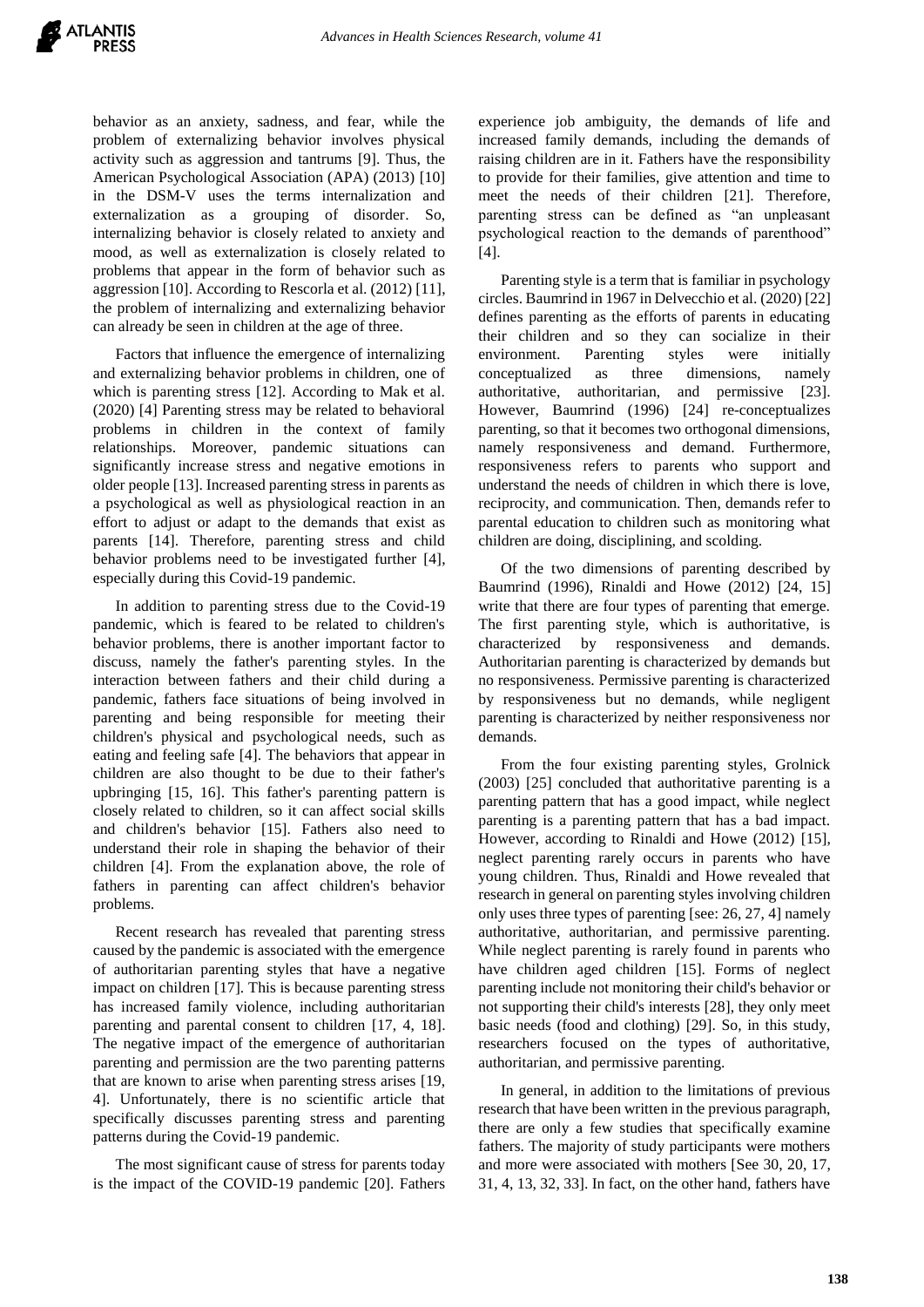long been known to play a major role in children's growth and development from an early age [30], including playing a role in children's behavior problems [34].

Related to the impact of parenting stress, namely the problem of child behavior. The prevalence of behavior problems in children aged three to seven years was found to be quite high, around 22% [35]. In a study conducted by Basten et al. (2016) [36], it was found that the highest child behavior problems were at the age of six. It is also known that children aged three to seven years who experience behavioral problems will have a negative impact on the child's activities outside the home [35]. Thus, early childhood with behavioral problems who are entering Kindergarten and Elementary School can experience difficulties in motoric, social, language, and school readiness skills and are at risk of experiencing poor academic performance in the long term. length [37].

This research was conducted with the main objective of filling the gap in previous research by focusing on fathers who have children aged three to 12 years. This research on the age of children is important because behavioral problems at a child's age can continue into adolescence and adulthood [38, 39] with the role of fathers being very important in their growth and development. For example, persistent internalizing and externalizing behavior problems in adolescence [40] and increasing the risk of psychological disorders in adulthood [41]. Therefore, understanding and identifying behavioral problems in children is important because it can prevent the emergence of other disorders [42, 35].

This is very important to be investigated further, especially now that the Covid-19 pandemic situation has been going on for more than a year, so that adaptation to pandemic conditions can occur. Through accepting responsibility, believing in one's own abilities, knowing strengths and weaknesses can help the father's role in parenting [43]. Furthermore, Ufi et al. (2020) [43] revealed that self-acceptance of his role is closely related and has an impact on his adjustment. Therefore, fathers are expected to be able to adjust their role in caring for the Covid-19 pandemic that has been going on for more than a year.

After explaining the research background, the research objectives in this study are to find out a) The role of parenting stress on children's behavior problems during the Covid-19 pandemic; b) The role of father's parenting stress on his parenting pattern during the Covid-19 pandemic; c) The role of fathers' parenting in children's behavior problems during the Covid-19 pandemic; d) The stress of parenting that affects parenting has an impact on the behavior problems of children during the Covid-19 pandemic (See Picture 1).

# **2. METHOD**

#### *2.1 Participants*

Participants in this study were fathers who had children aged three (3) to twelve (12) years. Then, the other participant criteria needed were fathers aged 20 years and over. The domicile of the participants is also not limited, but the majority are domiciled in DKI Jakarta. Then, the sampling technique used in this research is purposive and snowball sampling.

The total participants obtained through data collection were 110. Overall, the majority of participants in this study came from DKI Jakarta (n: 55), followed by



Picture 1. Research Frame Work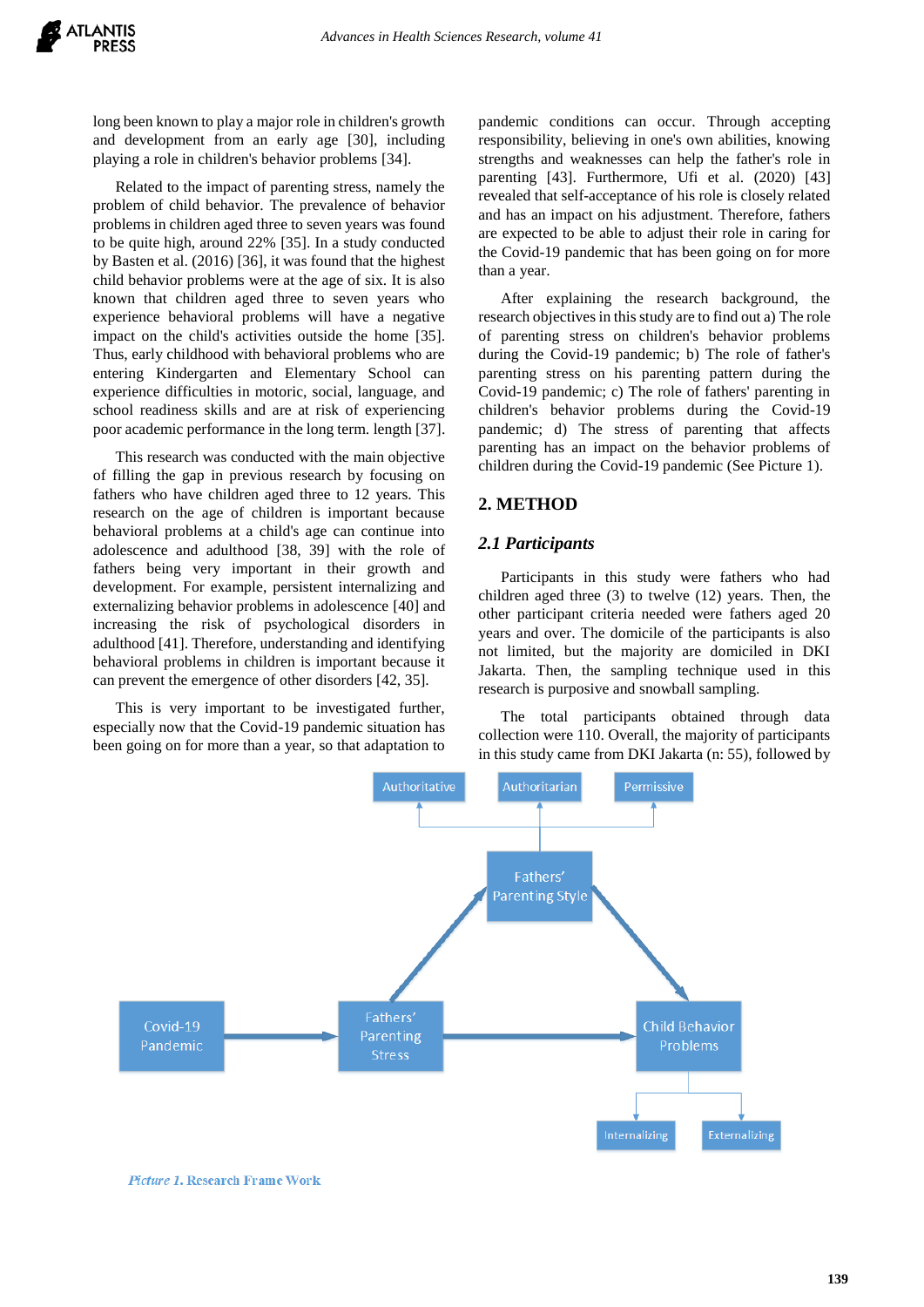Cilacap (n: 16), Tangerang (n: 12), Bandung (n: 10) , and several other areas (Medan, Bogor, Jogja, Sumpiuh, Malang, Bekasi, Depok, Surabaya, Pekanbaru; n: 17). Then, the age of the participants also varied starting from the age of 20 years to 50 years and over with the majority of participants aged 41-45 years (n: 33). Finally, the majority of the participants' last education was Strata-1 (S1) (n: 56). The majority of the children referred to are first order children (eldest children) (n: 60). In this study, the total number of male and female children was 55. Then, the majority of the total age of the children referred to by the participants was 7 years old (n: 19). Finally, most children currently attend elementary school (n: 71) (see Table 1).

## *2.2 Procedure*

Researchers used Statistical Product and Service Solutions (SPSS) software in the data processing and analysis. The researcher then entered the respondent's data into the SPSS which had been adjusted in the form of numbers so that it could be processed using SPSS. The researcher started the data processing by calculating/looking at the mean parenting stress experienced by the father. The mean of authoritative, authoritarian, permissive parenting, as well as internalizing and externalizing behavior problems of children were also calculated.

Furthermore, the researchers tested the classical assumptions, namely the normality test and the multicollinearity test in order to meet the statistical requirements. The researcher also conducted the reliability test and the validity test of the measuring instrument to see whether the measuring instrument used by the researcher was reliable and statistically valid. Then, the researcher conducted a regression/influence test for the independent variable, the mediator variable, and the dependent variable. Finally, the researcher conducted a mediation test with PROCESS HAYESS in SPSS to see whether there was a mediation contact or not.

# *2.3 Measures*

The parenting stress measuring instrument used is the Parenting Stress Scale (PSS) which was developed by Berry and Jones in 1995 [54] (I am happy with my role as a parent, caring for my child sometimes takes more time and energy than I should give, I am happy with my role as a parent, caring for my child sometimes takes more time and energy than I should give). The measuring instrument is a unidimensional measuring instrument with a total of 18 items ( $\alpha$ : 0.915).

Parenting style variable using the Parenting Style and Dimensions Questionnaire (PSDQ) measuring tool developed by Robinson et al. (1995) [55]. The PSDQ consists of three dimensions of parenting styles, namely authoritative (27 items; I know the names of my child's

friends) (α: 0.898), authoritarian (20 items; I scream loudly when my child misbehaves) (α: 0.872), and permissive (15 items; I declared punishment to my son and didn't actually do it) ( $\alpha$ : 0.781).

Behavioral problem variables in children were taken using a measuring instrument called Social Competence and Behavior Evaluation (Short) (SCBE-30) which was developed by LaFreniere and Dumas (1996) [56]. This study uses the Anxiety-Withdrawn (AW) dimension (Sad, unhappy or depressed) (α: 0.858) for children's internalization problems and Anger-Aggression (AA) (Easily frustrated) (α: 0.921) for children's externalization problems with 10 items in each dimension.

**Table 1.** Participants

|                          | n   | Percentage (%) |  |
|--------------------------|-----|----------------|--|
| Fathers                  | 110 | 100            |  |
| <b>Domicile</b>          |     |                |  |
| <b>DKI Jakarta</b>       | 55  | 50             |  |
| Cilacap                  | 16  | 10.9           |  |
| Tangerang                | 12  | 9.1            |  |
| Bandung                  | 10  | 14.5           |  |
| Others                   | 17  | 15.5           |  |
| Age (years)              |     |                |  |
| $21 - 25$                | 6   | 5.5            |  |
| 26-30                    | 6   | 5.5            |  |
| 31-35                    | 24  | 21.8           |  |
| 36-40                    | 30  | 27.3           |  |
| $41 - 45$                | 33  | 30             |  |
| 46-50                    | 6   | 5.5            |  |
| $>50$                    | 5   | 4.5            |  |
| Education                |     |                |  |
| <b>Elementary School</b> | 3   | 2.7            |  |
| Junior School            | 1   | 0.9            |  |
| <b>High School</b>       | 31  | 28.2           |  |
| Associate Degree         | 7   | 6.4            |  |
| Undergraduate            | 56  | 50.9           |  |
| Graduate                 | 12  | 10.9           |  |
| Child                    |     |                |  |
| Male                     | 55  | 50             |  |
| Female                   | 55  | 50             |  |
| Born                     |     |                |  |
| 1 <sup>st</sup> Born     | 60  | 54.5           |  |
| 2 <sup>nd</sup> Born     | 41  | 37.3           |  |
| 3rd Born                 | 8   | 7.3            |  |
| 4 <sup>th</sup> Born     | 1   | 0.9            |  |
| Child's Age (years)      |     |                |  |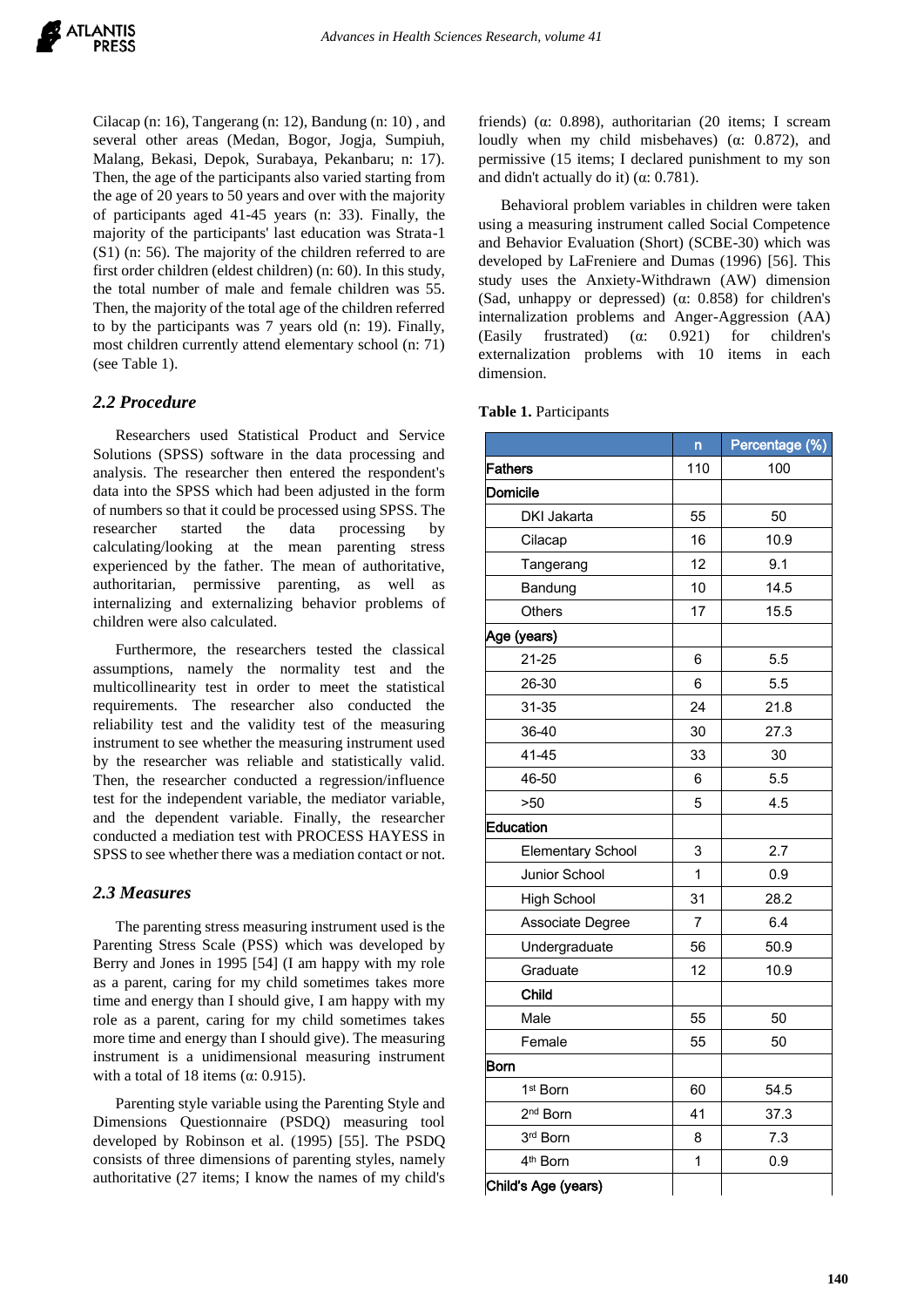The measurement scale in this study uses a Likert scale with a scale of 1 (very inappropriate) to 5 (very appropriate). That is, the smaller the score on each item of the questionnaire indicates that the participant does not agree with the statement of the item. On the other hand, the higher the score on each item of the questionnaire, it indicates that the participants agree with the statement of the item. So, the greater the total score, the higher the score for the participants. Hypothetical mean on this measurement is 3, which is, if the variables empirical mean was below the mean hypothetical, indicates that the participants were having low related variables.

# **3. DATA ANALYSES**

Statistical Product and Service Solutions (SPSS) is used in the processing and analysis of internal data. The researcher then entered the respondent's data into the SPSS which had been adjusted in the form of numbers so that it could be processed using SPSS. The researcher started the data processing by calculating/looking at the mean parenting stress experienced by the father. The mean of authoritative, authoritarian, permissive parenting, as well as internalizing and externalizing behavior problems of children were also calculated.

Furthermore, the researchers tested the classical assumptions, namely the normality test and the multicollinearity test in order to meet the statistical requirements. The researcher also conducted the reliability test and the validity test of the measuring instrument to see whether the measuring instrument used by the researcher was reliable and statistically valid. Then, the researcher conducted a regression/influence test for the independent variable, the mediator variable, and the dependent variable. Finally, the researcher conducted a mediation test with PROCESS HAYESS in SPSS to see whether there was a mediation contact or not.

# **4. RESULTS**

The father's parenting stress that has been analyzed results in that the participants have an average score of 2.3, and 3.9 (authoritative), 2.5 (authoritarian), and 2.6 (permissive) for the parenting styles, also 2.6 (internalization), 2.2 (externalization) for the child behavior problems. Using kolmogorov-smirnov, normality test in this research has shown that the data has statistically normal distribution (p>0.05). The results of the multicollinearity test showed that there was no multicollinearity (VIF<10; Tolerance>0.1). So, the

|                                    | M    | $\boldsymbol{\rho}$ | $\beta$  | $\boldsymbol{a}$ |
|------------------------------------|------|---------------------|----------|------------------|
| <b>Parenting Stress</b>            | 2.30 |                     |          |                  |
| <b>Parenting Styles</b>            |      |                     |          |                  |
| Authoritative                      | 3.93 |                     |          |                  |
| Authoritarian                      | 2.59 |                     |          |                  |
| Permissive                         | 2.67 |                     |          |                  |
| <b>Child Behavior Problems</b>     |      |                     |          |                  |
| Internalization                    | 2.67 |                     |          |                  |
| Externalization                    | 2.22 |                     |          |                  |
| Normality Test                     |      |                     |          |                  |
| Kolmogorov-Smirnov                 |      | 0.524               |          |                  |
| <b>Reliability</b>                 |      |                     |          |                  |
| <b>Parenting Stress</b>            |      |                     |          | 0.923            |
| Authoritative                      |      |                     |          | 0.888            |
| Authoritarian                      |      |                     |          | 0.869            |
| Permissive                         |      |                     |          | 0.787            |
| Internalization                    |      |                     |          | 0.904            |
| Externalization                    |      |                     |          | 0.878            |
| <b>Regression Analysis</b>         |      |                     |          |                  |
| Parenting Stress - Internalization |      | 0.000               | 0,338    |                  |
| Parenting Stress - Externalization |      | 0.004               | 0.182    |                  |
| Parenting Stress - Authoritative   |      | 0.000               | $-0.475$ |                  |
| Parenting Stress - Authoritarian   |      | 0.000               | 0.592    |                  |

**Table 2.** Results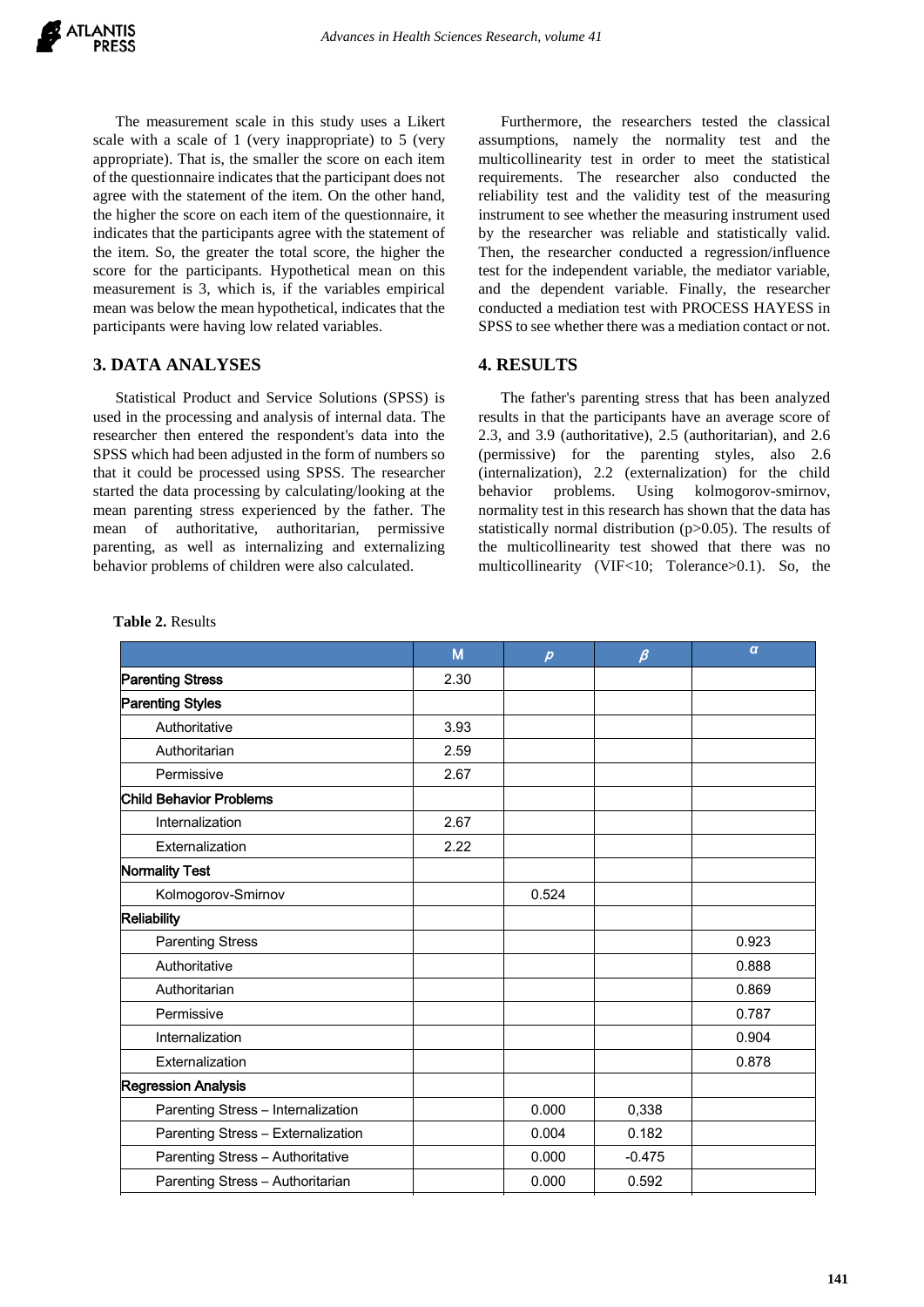

variable data obtained meet the requirements to proceed to the regression test stage.

The parenting stress reliability was 0.923, authoritative parenting styles was 0.888, authoritarian parenting styles was 0.869, permissive parenting styles was 0.787, and child internalization problems behavior was 0.878, and child externalization was 0.904. This reliability test showed that all three variables were statistically reliable and valid.

The first thing that will be discussed in this regression test is the effect of stress on overall behavioral problems. The  $\beta$  value of on parenting stress is 0.520, which means that every 1% increase in parenting stress will have an effect on increasing children's behavior problems by 0.520. The effect of parenting stress on children's behavioral problems was found to be statistically significant ( $p<0.05$ ). Regression test regarding parenting stress on parenting styles in general was also statistically significant ( $p<0.01$ ). One way with the correlation test that has been done previously is that parenting stress can reduce the level of authoritative parenting raised by parents by -0.475 every 1%. Meanwhile, parenting stress can increase the level of authoritarian parenting (0.592 per 1%) and permissive parenting (0.373 per 1%). Regression test regarding parenting styles to child behavior problems in general resulted in a high statistical significance ( $p<0.05$ ). This regression test results that every 1% increase in authoritative parenting can reduce the emergence of child behavior problems by -0.147 (internalization) and -0.132 (externalization). Meanwhile, authoritarian parenting (0.428) Internalization and 0.340 – Externalizing every 1%) and permissive parenting (0.692 – Internalizing and 0.404 – Externalizing every 1%) can increase children's behavior problems. Last, this study found a uniqueness in the mediation analysis. Authoritative parenting style was not found to be a mediator between father's parenting stress and children's internalization and externalization problems significantly (p>0,05). Authoritarian and permissive parenting were found to be mediator variables between parenting stress and child internalization and externalization behavior problems  $(p<0.05)$ .

## **5. DISCUSSION**

The pandemic phenomenon was expressed by several media that fathers are at risk of experiencing parenting stress which also affects their children. Although said there is a risk, this study found that fathers experienced low parenting stress, fathers also displayed high authoritative parenting and displayed low authoritarian and permissive parenting (M<hypothetical mean). Furthermore, the participants' children were found to have low internalizing and externalizing behavior problems (M<hypothetical mean). This indicates that there is a good father's contribution during the pandemic to his children, so it is in accordance with the

recommendation of the Minister of Education and Culture Nadiem Makarim regarding the contribution of fathers in children's education during this pandemic [57].

The results of the description of the data obtained in this study are encouraging results. This is because the alleged risk of a pandemic reported by the media has been reduced, so that fathers experience low parenting stress, even the participating children themselves have low behavioral problems. This means that fathers have adapted to the conditions of a pandemic that has lasted for approximately one year. Fathers have accepted their responsibilities, abilities, strengths and weaknesses, so that they can adapt [43] to the conditions of the Covid-19 pandemic. Interestingly, the impact of low paternal parenting stress during the pandemic is shown in positive parenting styles, namely authoritative parenting. The authoritative parenting style displayed by the fathers can also be associated with lower internalizing and externalizing behavior problems in children.

Although the level of parenting stress and child behavior problems were found to be at a low level, there was a significant role between father's parenting stress on internalizing behavior problems ( $\beta$ =0.338; p<0.01) and externalization (β=0.182; p<0 ,01) in children. In line with the data depiction, the low level of parenting stress resulted in low child internalizing and externalizing behavior problems. On the other hand, the higher the parenting stress, the higher the problem of internalizing behavior ( $r=0.529$ ;  $p<0.01$ ) and externalizing ( $r=0.272$ ; p<0.01) of children.

The above is in line with Mak et al. (2020) [4], which revealed that father's parenting stress resulted in a high rate of child behavior problems. The results of this study are also in line with the findings of Lee et al. (2018), Maheswari and Samundeeswari (2018), Mak et al. (2020), and Pinquart (2017) [34, 35, 4, 40] which mention that there is a significant role of father's parenting stress on children's internalizing and externalizing behavior problems. Therefore, this study again confirms the initial theory of child behavior problems from LaFreniere and Dumas (1992) [58] namely the emergence of child behavior problems caused by their parenting, especially this research in the context of a pandemic.

The low parenting stress also contributes to the low authoritarian and permissive parenting displayed by the fathers, so that the father displays a high authoritative parenting style. Thus, father's parenting stress was found to have a significant role in authoritative parenting (r=- 0.473;  $β=-0.475$ ;  $p<0.01$ ), authoritarian (r=0.668;  $β=0.592$ ; p<0.01), and permissive. (r=0.636; β=0.373; p<0.01) father. This is in accordance with what was explained by Deather-Deckard (2004) and Wu and Xu (2020) [12, 18] that the stress reaction from parenting stress focuses on the parenting styles. In the study of Chung et al. (2020), Fonseca et al. (2020), and Mak et al.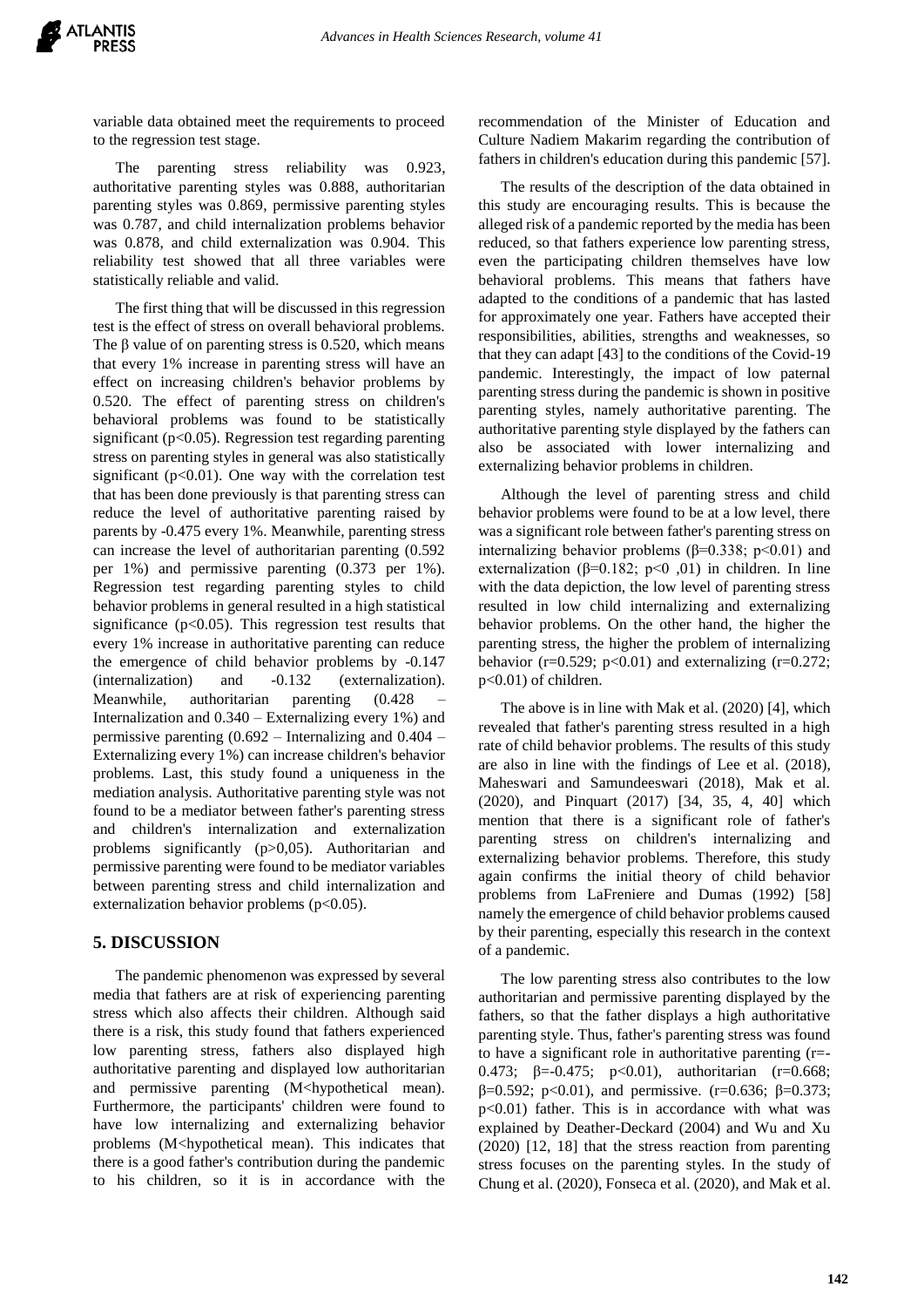(2020) [17, 19, 4] only used authoritarian and permissive parenting, while in this study, authoritative parenting was also added, and the results showed that father's parenting stress also had a significant role in father's authoritative parenting  $(p<0.01)$ .

Furthermore, Dumas et al. (1995), Wahl and Metzner (2011), Marcone et al. (2017), Choi and Becher (2018), Hosokawa da Katsura (2018), Wittig and Rodriguez (2019) [47, 48, 49, 50, 51, 52] found that parenting plays a role and correlates with children's behavior problems. Thus, the results of this study are in line with previous findings that father's authoritative parenting has a role in reducing behavioral problems of internalizing (r=-0.232;  $β=0.147$ ) and externalizing (r=-0.198; β=-0.132). On the other hand, father's authoritarian and permissive parenting has a role in increasing the problem of internalizing behavior (authoritarian,  $r = -0.596$ ;  $β = 0.428$ ; permissive,  $r=0.635$ ;  $\beta=0.692$ ) and externalization (authoritarian, r=-0.596; β=0,340; permissive, r=0,635;  $β=0,404)$  in children.

Based on the description above, it can be said that the relationship between father's parenting stress and parenting styles and father's parenting patterns and child behavior problems is proven and in accordance with the description of the variable data. Fathers have low parenting stress, thus displaying a high authoritative parenting style. This causes low internalizing and externalizing behavior problems in children. Thus, this finding is in line with Choi and Becher (2018) and Mak et al. (2020) [50, 4] which revealed that low parenting stress can cause fathers to display authoritative parenting styles, so that it has an impact on children's internalizing and externalizing behavior problems.

Based on the mediation test, the authoritative parenting pattern of parents did not become a mediator between father's parenting stress and children's behavior problems (p>0.05). This is in line with Crnic et al. in de Cock et al. (2017) [44] which revealed that parenting did not mediate parenting stress with child behavior problems. That is, in this study, fathers have a authoritative parenting, but does not mediate the relationship between parenting stress and child behavior problems. This is because low or high authoritative parenting caused by parenting stress does not predict conflict between parents (fathers) and children [59], thus indicating a direct effect on father's parenting stress on behavioral problems. children [44] which has been shown to have a significant direct effect in this study  $(p<0.05)$ .

The mediation test of authoritarian and permissive parenting showed a significant mediating role between father's parenting stress and child behavior problems. This study is in line with the previous findings of Choi and Becher (2018), Chung et al., (2020), Fonseca et al. (2020), Mak et al. (2020), Wu and Xu (2020) [50, 17, 19, 4, 18]. Choi and Becher (2018) [50] and Fonseca et al.

(2020) [19] did their research not in the pandemic context. But, Chung et al., (2020) [17], Mak et al. (2020) [4], Wu and Xu (2020) [18] did their research in the pandemic context, like the current study. All findings from the previous studies and the current study show a consistent result. This means, in any situations, fathers' parenting stress allegedly can influence his parenting styles which will influence their child behavior problems.

The existence of this significant mediating relationship is because father's parenting stress affects the nature of parenting that is more negative, such as being more aggressive, controlling/dictating, and less sensitive [59]. Fathers will tend to display parenting that gives children no choice, very strict rules but no explanation, and rude verbal communication. The negative nature of parenting can also be shown in the form of too freeing children without being given responsibility, using bribes too often, the rules that are made are not applied consistently. Therefore, children can experience social skills that are not adaptive, angry with parents, disappointed, sad, and this leads to behavioral problems of internalizing and externalizing children [4].

Although in general the fathers experienced low parenting stress, when detailed again, it resulted that the majority of fathers were in the moderate parenting stress category (n=63). In measuring parenting stress experienced by fathers, it was found that item 3 "During this pandemic, caring for my child sometimes takes more time and energy than I should give" has a mean of 4.6 and item 4 "During this pandemic, I sometimes worry about whether I'm doing enough for my child" has a mean of 4.4. It turns out that during the pandemic, fathers experience quite high parenting stress on their energy and ability to parent.

## **6. LIMITATION**

This study reveals that the concepts of parenting stress, parenting styles, and child behavior problems can be applied during the COVID-19 pandemic. However, the conceptual definitions of parenting stress, parenting patterns, and special child behavior problems during the pandemic have not been explained in this study. So, further research is needed on the conceptual definition of parenting stress, parenting patterns, and child behavior problems.

Future research can also link stress concepts such as eustress, distress, and neustress to parenting stress. It is suggested that both low and high parenting stress can be explained conceptually. Therefore, suggestions for data collection that can be carried out in further research to fill the gap in this study are qualitative data collection methods.

This study only focuses on fathers to fill gaps in previous research that is often only associated with mothers. However, the best research is a balanced study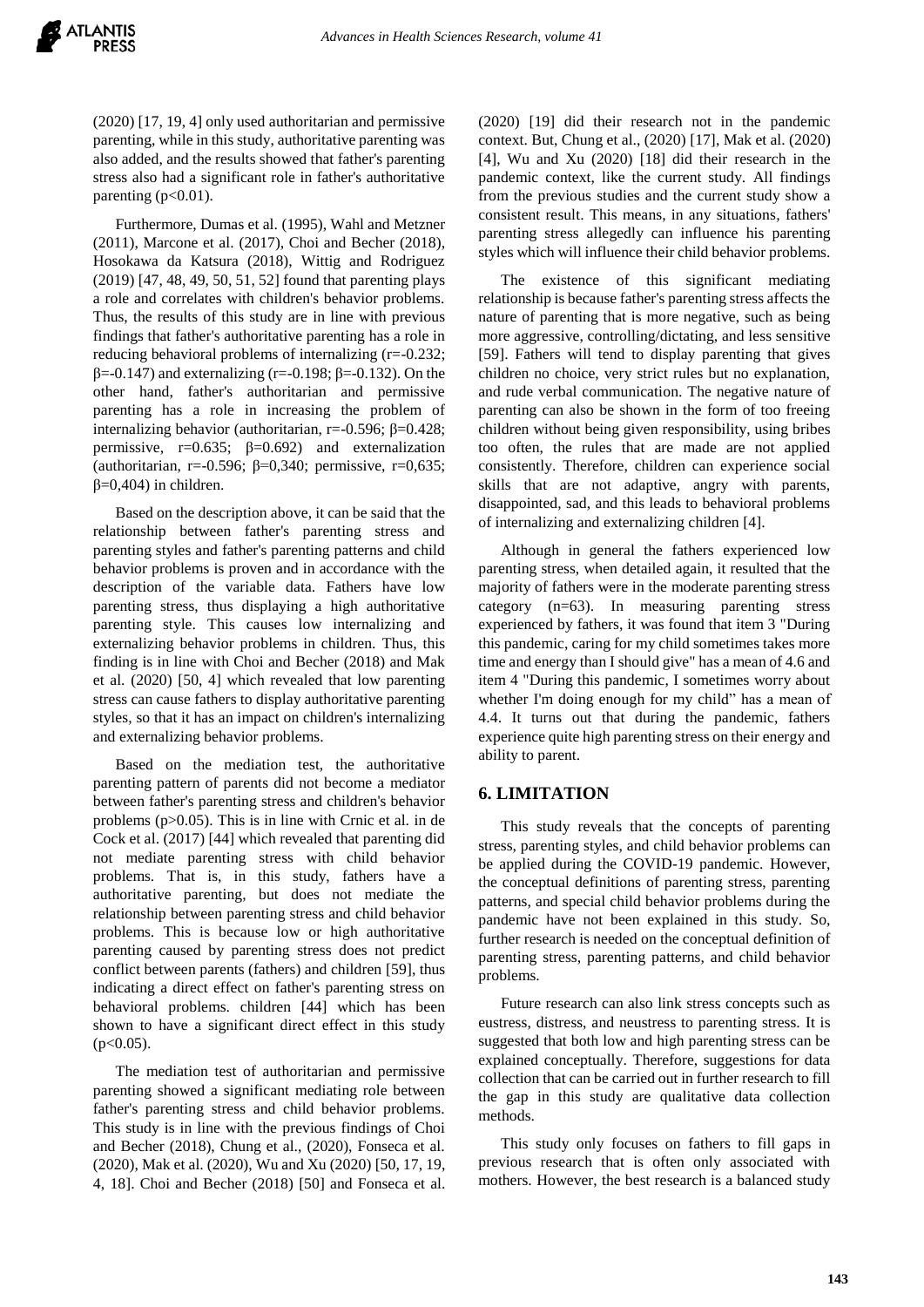

between fathers and mothers. Researchers hope that further research can examine parenting stress and parenting patterns of fathers and mothers in a balanced way. The role of fathers and mothers in the growth and development of children can also be emphasized even more.

The age range of fathers in this study is very wide, namely 21 years and over. This can be considered for further research to focus more on a certain age range. Of course, the age of the participants can influence parenting attitudes and behavior towards their children. Participants' education can also influence the variables. Furthermore, the work of the participants can also be more focused to be more specific. Including during a pandemic, participants can work in the office and work at home, this can be taken into consideration. So, further research can better control the characteristics of research participants.

# **7. CONCLUSION**

Fathers who experience low parenting stress will increase the level of authoritative parenting displayed by fathers. This causes low authoritarian and permissive parenting behavior. The low parenting stress also has an impact on the low level of internalizing and externalizing behavior problems in children. On the other hand, the higher the authoritarian and permissive parenting style of the father, the higher the internalizing and externalizing behavior problems of the child. Furthermore, if the father experiences higher parenting stress, the problem of internalizing and externalizing children's behavior will also be higher. Fathers who experience high parenting stress will also increase the level of authoritarian and permissive parenting displayed by fathers. When fathers experience parenting stress, it will affect their parenting patterns, namely authoritarian and permissive parenting and will affect the problems of internalizing and externalizing behavior displayed by children.

## **AUTHORS' CONTRIBUTIONS**

All authors conceived and design the study. Endriansah Jayanto conducted the data collection, data analysis and wrote the paper. All authors contributed to manuscript revisions. All authors approved the final version of the manuscript and agree to be held accountable for the content therein.

## **ACKNOWLEDGMENTS**

I would like to thank my supervisor, Dr. Rismiyati E. Koesma, Psychologist and Dr. Naomi Soetikno, M.Psi., Psychologist for the suggestion, criticism, and for the support. I also would like to thank all the participants who joined the study.

#### **REFERENCES**

- [1] Rizal, J. G. (Agustus 11, 2020). Pandemi Covid-19, Apa saja dampak pada sektor ketenagakerjaan Indonesia?. Retrieved 15 Oktober 2020 from https://www.kompas.com/tren/read/2020/08/11/10 2500165/pandemi-covid-19-apa-saja-dampakpada-sektor-ketenagakerjaan-indonesia-?page=all
- [2] Dewi, D. S. (April 15, 2020). Pandemi COVID-19 bisa ganggu kesehatan mental anak, apa tandanya? Retrieved 29 Maret 2021 from https://tirto.id/pandemi-covid-19-bisa-ganggukesehatan-mental-anak-apa-tandanya-eNd7
- [3] Pratiwi, R. S. (Maret 26, 2021). Mengenali masalah emosi anak di masa pandemi, dan cara mengatasinya. Retrieved 29 Maret 2021 from https://lifestyle.kompas.com/read/2021/03/26/0729 37820/mengenali-masalah-emosi-anak-di-masapandemi-dan-cara-mengatasinya?page=all
- [4] Mak, M. C .K., Yin, L., Li, M., Cheung, R. Y. H., & Oon, P. T. (2020). The relation between parenting stress and child behavior problems: Negative parenting styles as mediator. Journal of Child and Family Problems. 29(11), 2993-3003. https://doi.org/10.1007/s10826-020-01785-3
- [5] Achenbach, T. M., Edelbrock, C., & Howell, C. T. (1987). Empirically based assessment of the behavioral/emotional problems of 2-and 3-year-old children. Journal of Abnormal Psychology, 15(4), 629-650. https://doi.org/10.1007/BF00917246
- [6] Darling, N., & Steinberg, L. (1993). Parenting style as context: An integrative model. Psychological Bulletin, 113(3), 487–496.
- [7] Achenbach, T. M., Ivanova, M. Y., Rescorla, L. A., Turner, L. V., & Althoff, R. R. (2016). Internalizing/Externalizing Problems: Review and recommendations for clinical and research applications. Journal of the American Academy of Child & Adolescent Psychiatry, 55(8), 647–656. https://doi.org/10.1016/j.jaac.2016.05.012
- [8] Tsotsi, S., Broekman, B. F. P., Sim, L. W., Shek, L. P., Tan, K. H., Chong, Y. S., … Rifkin-Graboi, A. (2019). Maternal anxiety, parenting stress, and preschoolers' behavior problems. Journal of Developmental & Behavioral Pediatrics, 40(9), 696–705.

https://doi.org/10.1097/dbp.0000000000000737

[9] Campbell, S. B. (1995). Behavior Problems in Preschool Children: A Review of Recent Research. Journal of Child Psychology and Psychiatry, 36(1), 113–149. https://doi.org/10.1111/j.1469- 7610.1995.tb01657.x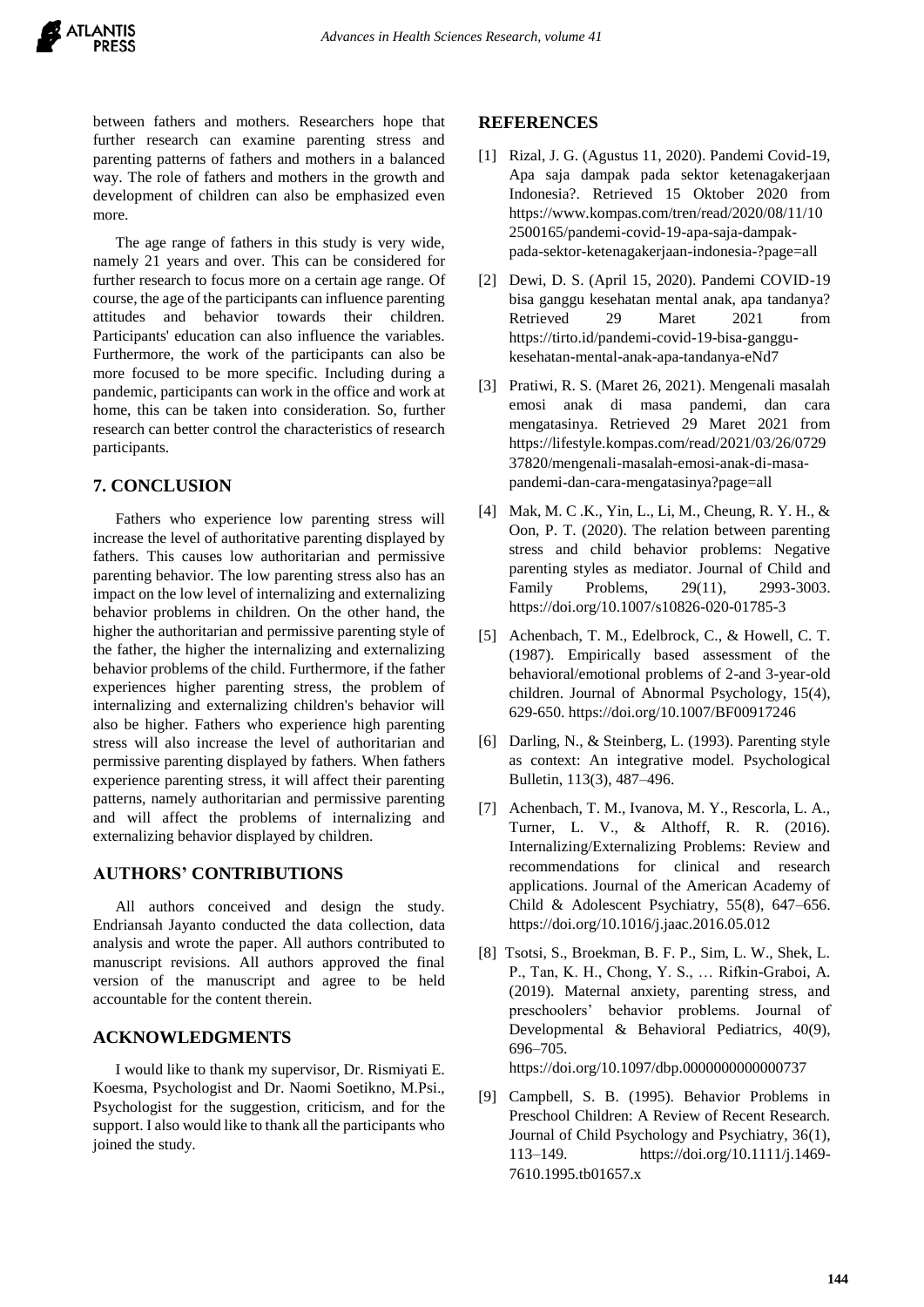- [10] American Psychiatric Association. (2013). Diagnostic and statistical manual of mental disorders (5th ed.). https://doi.org/l0.1176/appi.books.9780890425596
- [11] Rescorla, L. A., Achenbach, T. M., Ivanova, M. Y., Bilenberg, N., Bjarnadottir, G., Denner, S., … Verhulst, F. C. (2012). Behavioral/Emotional Problems of Preschoolers. Journal of Emotional and Behavioral Disorders, 20(2), 68–81. https://doi.org/10.1177/1063426611434158.
- [12] Deater-Deckard, K. (2004). Parenting stress. The Composing Room of Michigan, Inc.
- [13] Spinelli, M, Lionetti. F., Pastore, M., and Fasolo, M. (2020). Parents' stress and children psychological problems in families facing the COVID-19 outbreak in Italy. Front. Psychol, 11(1713). <https://doi.org/10.3389/fpsyg.2020.01713>
- [14] Srifianti. (2020). Hubungan antara parenting stress dengan strategi regulasi emosi orang tua yang memiliki anak usia sekolah dasar (middle childhood) di jabodetabek. Jurnal Psikologi, 18(2). 93-99.
- [15] Rinaldi, C. M. & Howe, N. (2012). Mothers' and fathers' parenting styles and associations with toddlers' externalizing, internalizing, and adaptive behaviors. Early Childhood Research Quarterly, 27(2), 266-273. https://doi.org/10.1016/j.ecresq.2011.08.001
- [16] Delvecchio, E., Germani, A., Raspa, V., Lis, A., & Mazzeschi, C. (2020). Parenting styles and child's well-being: The mediating tole of the perceived parental stress. Europe's Journal of Psychology, 16(3), 514-531. https://doi.org/10.5964/ejop.v16i3.2013
- [17] Chung, G., Lanier, P., dan Wong, Peace Y. J. (2020). Mediating effect of parental stress on harsh parenting and parent-child relationship during coronavirus (COVID-19) pandemic in Singapore. Journal of Family Violance, https://doi.org/10.1007/s10896-020-00200-1
- [18] Wu, Q., & Xu, Y. (2020). Parenting stress and risk of child maltreatment during the COVID-19 pandemic: A family stress theory-informed perspective. Developmental Child Welfare, 2(3), 180-196.

https://doi.org/10.1177/2516103220967937

[19] Fonseca, A., Moreira, H., & Canavarro, M. C. (2020). Uncovering the links between parenting stress and parenting styles: The role of psychological flexibility within parenting and global psychological flexibility. Journal of Contextual Behavioral Science, 18, 59-67. https://doi.org/10.1016/j.jcbs.2020.08.004

- [20] Brown, S. M., Doom, J. R., Lechuga-Peña, S., Watamura, S. E., & Koppels, T. (2020). Stress and Parenting during the Global COVID-19 Pandemic. Child Abuse & Neglect, 104699. https://doi.org/10.1016/j.chiabu.2020.104699
- [21] Indrawati, T. (2020). Efektivitas program positif parenting dalam mengurangi stres pengasuhan pada ibu muda. Jurnal Pendidikan Anak Usia Dini, 3(2), 201-215.
- [22] Delvecchio, E., Germani, A., Raspa, V., Lis, A., & Mazzeschi, C. (2020). Parenting styles and child's well-being: The mediating tole of the perceived parental stress. Europe's Journal of Psychology, 16(3), 514-531. https://doi.org/10.5964/ejop.v16i3.2013
- [23] Baumrind, D. (1971). Current patterns of parental authority. Developmental Psychology Monographs, 4(1), 1–103.
- [24] Baumrind, D. (1996). The discipline controversy revisited. Family Relations, 45, 405-414. https://doi.org/10.2307/585170
- [25] Grolnick, W. S., & Ryan, R. M. (1989). Parent styles associated with children's self-regulation and competence in school. Journal of Educational Psychology, 81(2), 143–154. https://doi.org/10.1037/0022-0663.81.2.143
- [26] Baumrind, D., Larzelere, R. E., & Owens, E. B. (2010). Effects of preschool parents' power assertive patterns and practices on adolescent development. Parenting,  $10(3)$ ,  $157-201$ . https://doi.org/10.1080/15295190903290790
- [27] Olivari, M. G., Tagliabue, S., & Confalonieri, E. (2013). Parenting style and dimensions questionnaire: A review of reliability and validity. Marriage & Family Review, 49(6), 465-490, https://doi.org/10.1080/01494929.2013.770812
- [28] Talib, J., Mohamad, Z., & Mamat, M. (2011). Effects of parenting style on children development. World Journal of Social Sciences, 1(2), 14-35.
- [29] Estlein, R. (2016). Parenting styles. Encyclopedia of Family Studies, 1–3. https://doi.org/10.1002/9781119085621.wbefs030
- [30] Cabrera, N. J. (2019). Father involvement, fatherchild relationship, and attachment in the early years. Attachment & Human Development, 1–5. https://doi.org/10.1080/14616734.2019.1589070
- [31] Limbers, C. A., McCollum, C., & Greenwood, E. (2020). Physical activity moderates the association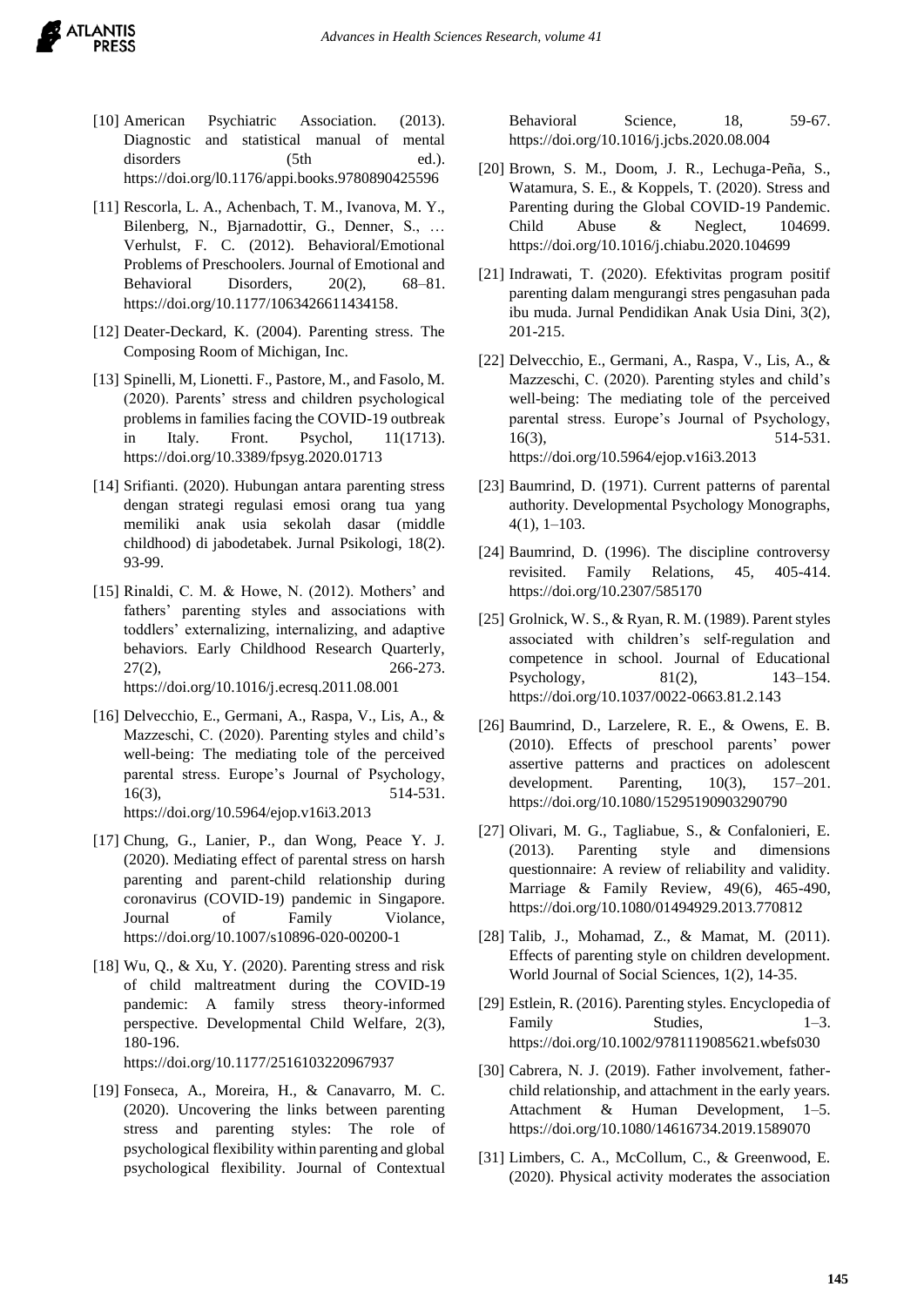between parenting stress and quality of life in working mothers during the COVID-19 pandemic. Mental Health and Physical Activity, 19, 100358. https://doi.org/10.1016/j.mhpa.2020.100358

- [32] Tamo, A. R. T. (2020). An analysis of mother stress before and during COVID-19 pandemic: The case of China. Health Care for Women International, 41(11-12), 1349-1362. https://doi.org/10.1080/07399332.2020.1841194
- [33] Taubman Ben-Ari, O. & Ben-Yaakov, O. (2020). Distress and apprehension among new parents during the COVID-19 pandemic: The contribution of personal resources. American Journal of Orthopsychiatry, 90(6), 810–816. https://doi.org/10.1037/ort0000497
- [34] Lee, S. J., Pace, G. T., Lee, J. Y., & Knauer, H. (2018). The association of fathers' parental warmth and parenting stress to child behavior problems. Children and Youth Services Review, 91, 1–10. https://doi.org/10.1016/j.childyouth.2018.05.020
- [35] Maheswari, K. & Samundeeswari, A. (2018). Prevalence of preschooler behavioural problems. Asian Pacific Journal of Public Health, 5(4), 129- 135. https://doi.org/10.21276/apjhs.2018.5.4.20
- [36] Basten, M., Tiemeier, H., Althoff, R. R., van de Schoot, R., Jaddoe, V. W. V., Hofman, A., … van der Ende, J. (2015). The Stability of Problem Behavior Across the Preschool Years: An Empirical Approach in the General Population. Journal of Abnormal Child Psychology, 44(2), 393–404. https://doi.org/110.1007/s10802-015-9993-y
- [37] Schilling, S., French, B., Berkowitz, S. J., Dougherty, S. L., Scribano, P. V., & Wood, J. N. (2017). Child–Adult Relationship Enhancement in Primary Care (PriCARE): A Randomized Trial of a Parent Training for Child Behavior Problems. Academic Pediatrics,  $17(1)$ , 53–60. https://doi.org/10.1016/j.acap.2016.06.009
- [38] Crespo, L. M., Trentacosta, C. J., Aikins, D., & Wargo-Aikins, J. (2017). Maternal Emotion Regulation and Children's Behavior Problems: The Mediating Role of Child Emotion Regulation. Journal of Child and Family Studies, 26(10), 2797– 2809. https://doi.org/10.1007/s10826-017-0791-8
- [39] DiLalla, L. F., & Jamnik, M. R. (2019). The Southern Illinois Twins/Triplets and Siblings Study (SITSS): A Longitudinal Study of Early Child Development. Twin Research and Human Genetics, 1–4. https://doi.org/10.1017/thg.2019.48
- [40] Pinquart, M. (2017). Associations of parenting dimensions and styles with externalizing problems

of children and adolescents: An updated metaanalysis. Developmental Psychology, 53(5), 873– 932. https://doi.org/10.1037/dev0000295

- [41] Hofstra, M. B., Van Der Ende, J. A. N., & Verhulst, F. C. (2002). Child and adolescent problems predict DSM-IV disorders in adulthood: a 14-year followup of a Dutch epidemiological sample. Journal of the American Academy of Child & Adolescent Psychiatry, 41(2), 182-189.https://doi.org/10.1097/00004583-200202000- 00012
- [42] Gustafsson, B. M., Proczkowska-Björklund, M., & Gustafsson, P. A. (2017). Emotional and behavioural problems in Swedish preschool children rated by preschool teachers with the Strengths and Difficulties Questionnaire (SDQ). BMC Pediatrics, 17(1). https://doi.org/10.1186/s12887-017-0864-2
- [43] Ufi, D. T., Taneo, J., & Malelah, E. O. (2020). Parental self-acceptance during covid-19 pandemic. Nusantara Journal of Social Sciences and Humanities, 142-149.
- [44] De Cock, E. S. A., Henrichs, J., Klimstra, T. A., Janneke B. M. Maas, A., Vreeswijk, C. M. J. M., Meeus, W. H. J., & van Bakel, H. J. A. (2017). Longitudinal Associations Between Parental Bonding, Parenting Stress, and Executive Functioning in Toddlerhood. Journal of Child and Family Studies, 26(6), 1723–1733. https://doi.org/10.1007/s10826-017-0679-7
- [45] Akhter, N., Hanif, R., Tariq, N., & Atta, M. (2011). Parenting styles as predictors of externalizing and internalizing behavior problems among children. Pakistan Journal of Psychological Research, 26(1), 23-41.
- [46] Berkien, M., Louwerse, A., Verhulst, F., & van der Ende, J. (2012). Children's perceptions of dissimilarity in parenting styles are associated with internalizing and externalizing behavior. European Child & Adolescent Psychiatry, 21(2), 79–85. https://doi.org/10.1007/s00787-011-0234-9
- [47] Dumas, J. E., LaFreniere, P. J., & Serketich, W. J. (1995). "Balance of power": A transactional analysis of control in mother-child dyads involving socially competent, aggressive, and anxious children. Journal of Abnormal Psychology, 104(1), 104–113. https://doi.org/10.1037/0021- 843x.104.1.104
- [48] Wahl, K., & Metzner, C. (2011). Parental influences on the prevalence and development of child aggressiveness. Journal of Child and Family Studies, 21(2), 344–355. https://doi.org/10.1007/s10826-011-9484-x